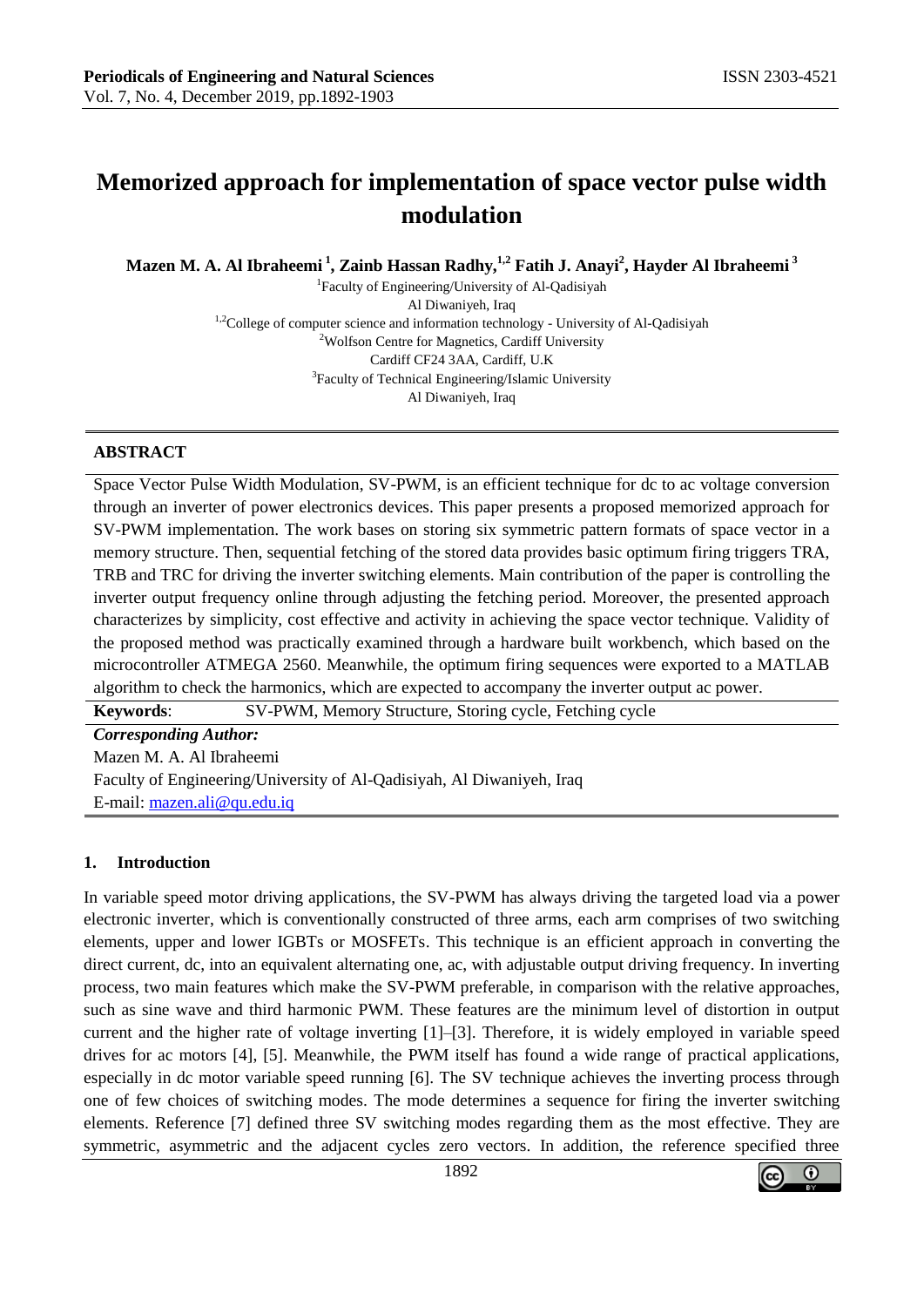criterions (simplicity, total harmonic distortion THD and the power losses in switching process) which make differences among the switching modes.

Any of those modes generates the switching states to fire the upper switching elements (A, B and C) in the inverter structure through three triggering pulses  $(TR_A, TR_B \text{ and } TR_C)$ , whereas the lower switching elements are in opposite states. In binary form, the triggering pulses produce eight,  $2<sup>3</sup>$ , binary switching sequences, 000 through 111. The base 2 and the power 3 are coming from three output phases and two control actions, ON and OFF, for each phase [2], [3]. Figure 1 demonstrates the basic structure of an inverter of three arms and six switching elements, IGBTs, and the corresponding triggering pulses.



Figure 1. Basic structure of an inverter of three arms and six switching elements

 Therefore, the SV-PWM includes eight possible switching configurations [2]. Six of them are active by which a 3ph load is energised by a driving power, while the rest two are non-active where the load phases are in null condition. Accordingly, the complete space vector 360° round is divided into six active sectors each of width of 60 degrees and lies between two active vectors [3], [8]. Figure 2 illustrates the sector divisions and the switching sequences for each of the active vectors,  $S_1$  through  $S_6$ , with respect to the symmetric mode. It is also shown the cascading conducting process in each sector, for the upper and lower sides of a three arms inverter.



Figure 2. Sector divisions and the switching sequences for symmetric mode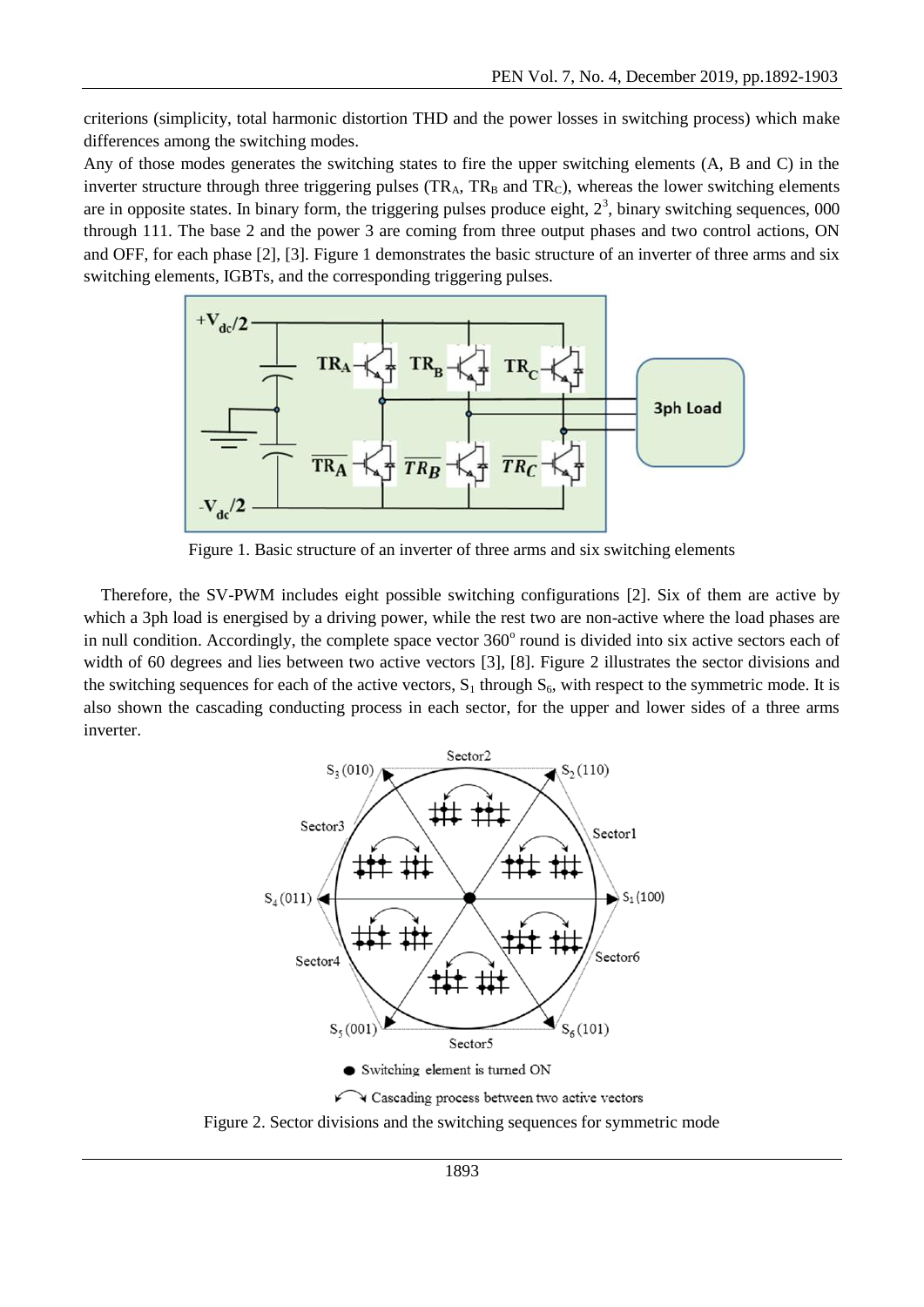Consequently, there is a certain switching sequence corresponding to each sector. For instant, the switching sequence in sector 1, for symmetric mode, starts by 000 which means all the inverter upper switching elements, A, B and C, are in OFF condition. Then, the sequence 100, which means only the A switching element is fired. Next, 110, 111, 110.100 and 000. Combining all these switching conditions in one frame forms what called the switching pattern of the sector. Figure 3 shows the switching pattern of Sector 1, corresponding to symmetric mode of operation, and load connections during the switching sequence progress.



Figure 3. Symmetric mode switching pattern and load connections in Sector 1

So, six switching patterns summarise the SV full operation in the six sectors. These patterns are given in Figure 4 for symmetric mode. The figure shows, on the vertical and horizontal axes, when and how long each of inverter switching elements, A, B and C, is fired. In this figure,  $T_s$  is the sampling time,  $T_1$  and  $T_2$  are the timing of active vector and  $T<sub>o</sub>$  is the timing of non-active vector. These timing periods will be explored in more details in next sections.

To facilitate the calculations and avoid any potential computational process, the literature witnessed many efforts to tabulate the inverting process. Reference [9] implemented the torque control strategy by a fourdimension switching table to realize an inverter output to be only one of six-fixed active vectors. Reference [10] proposed a lookup table to speed up the computing of the finite set-model predictive control, which is considered as an efficient alterative approach for machines driving. Reference [11] argued that utilizing switching**.**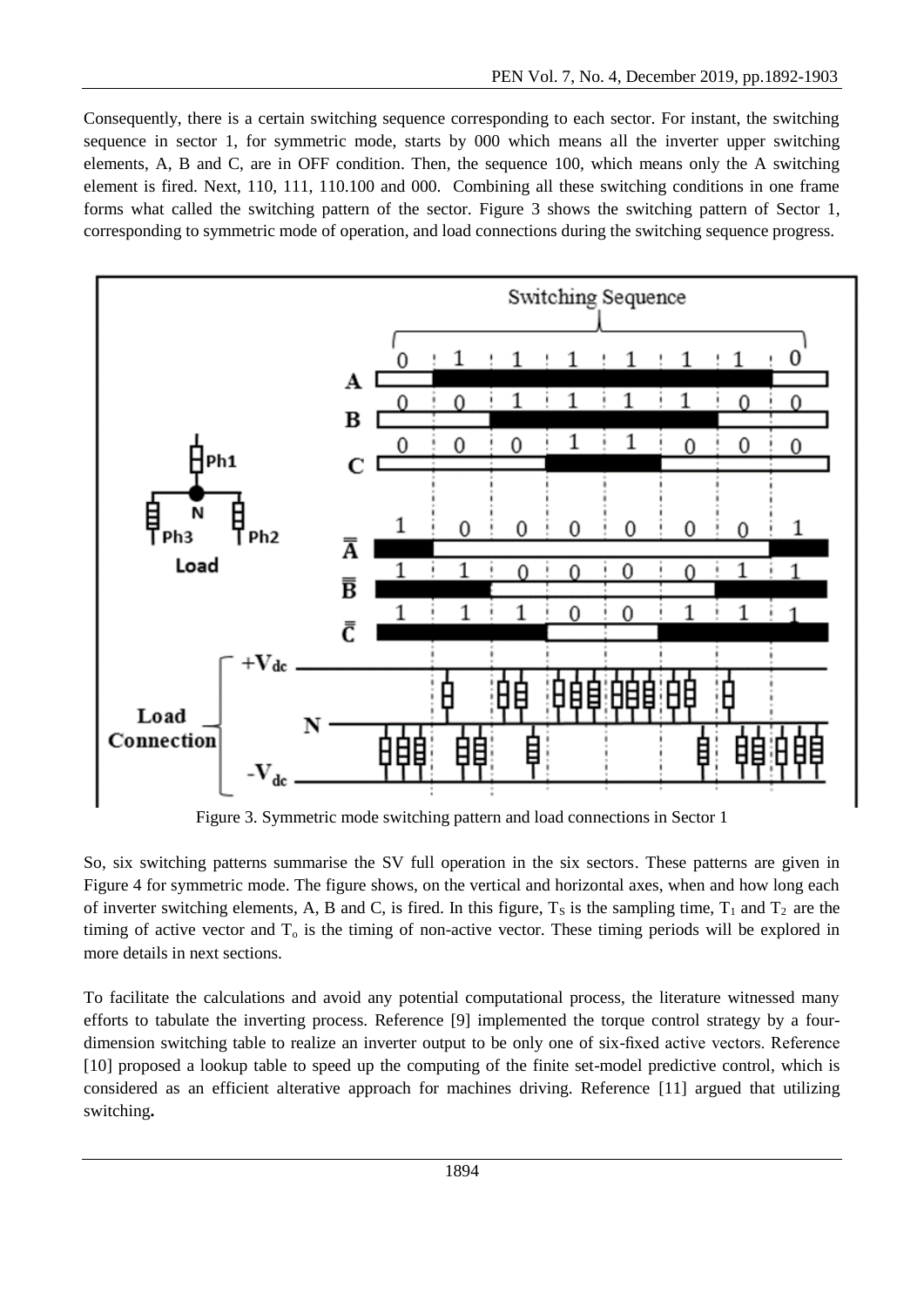

Figure 4. Symmetric mode switching patterns for all sectors

This paper presents a novel method by which the space vector switching patterns are decoded into digital words data and stored in a memory structure according to a predetermined memory addressing routine. Storing process also includes the timing  $T_1$ ,  $T_2$  and  $T_0$  of each sequence. The data is then fetched corresponding to the same addressing manner to maintain the correct direction of SV decoding. Fetched data are used as triggering pulses to fire the switching elements of an inverter configuration. The paper is organized into four sections. After the abstract, section one explores an introduction for the work theory and the previous relative works. Second section shows the adopted methodology in implementing the paper concept. Results and conclusions are discussed in sections three and four respectively.

# **2. Methodology**

The concept of SV-PWM is based on rotating a space vector in a circle locus in the  $\alpha\beta$ -reference frame. This thought represents the key of this paper. Accordingly, the inverting process, in this work, started by continuously rotating an output vector and ended by producing the triggering signals  $(TR_A, TR_B, TR_C$  and their opposite signals) at the inverter input. These have the features of 3-phase sinusoidal ac voltages**.**  Thereby, the applied inverting process produced, at the inverter output, three ac line voltages,  $V_a$ ,  $V_b$  and  $V_c$ , whose values are related to triggering pulses ( $TR_A$ ,  $TR_B$  and  $TR_C$ ). These voltages are given by the following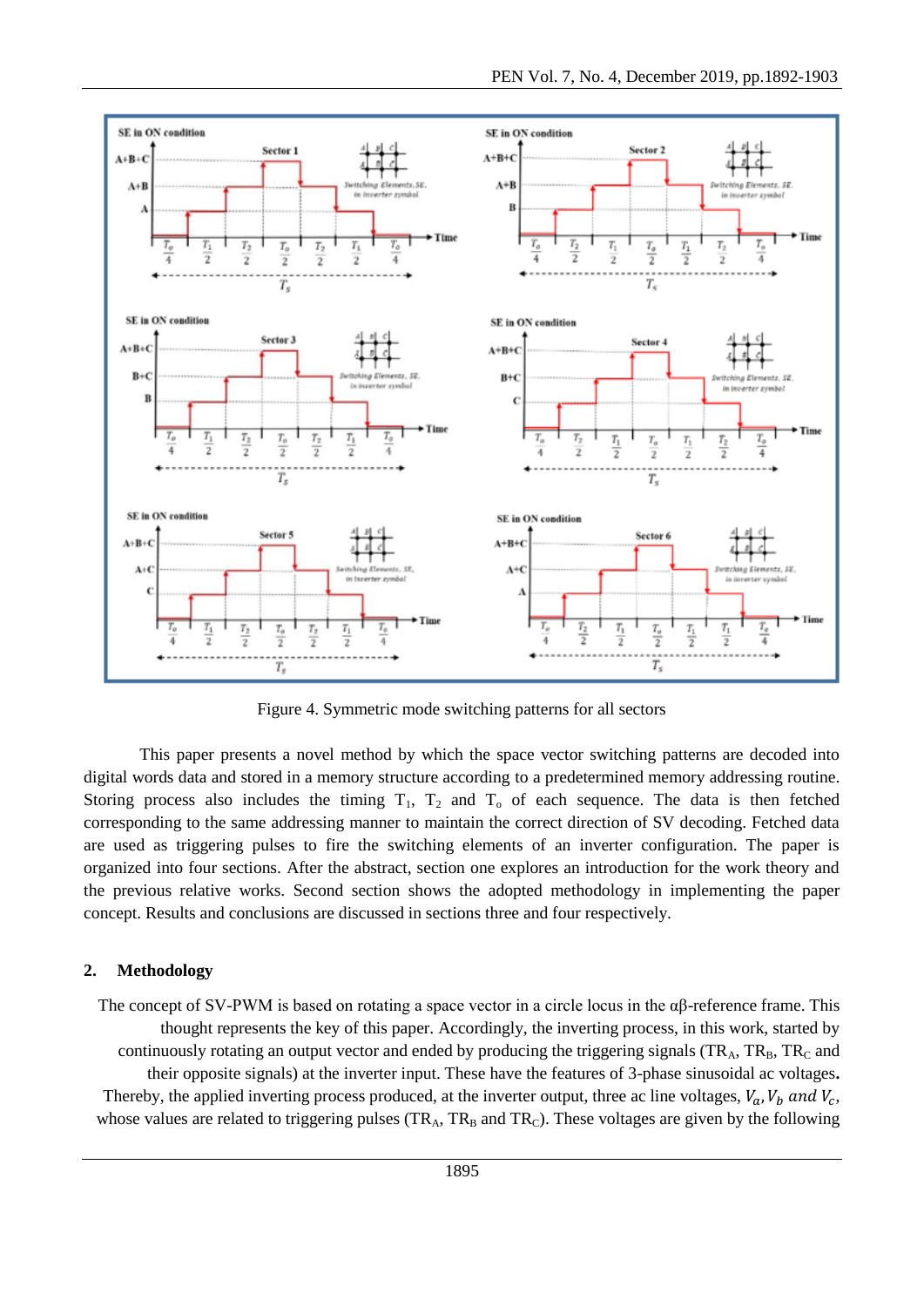matrix [2]. table as a switching process to drive the permanent magnet machines produces a considerable amount of harmful output current harmonics. In addition, it proposed a certain

$$
\begin{bmatrix} V_a \\ V_b \\ V_c \end{bmatrix} = \frac{v_{dc}}{3} \begin{bmatrix} 2 & -1 & -1 \\ -1 & 2 & -1 \\ -1 & -1 & 2 \end{bmatrix} \begin{bmatrix} TR_A \\ TR_B \\ TR_C \end{bmatrix} \dots \dots (1)
$$

switching sequence to overcome the harmonics drawback.

The rotating space vector has a length which is determined by the following equation [2], [12].

$$
V_{k} = \frac{2}{3} m V_{dc} \left( T R_{A} + T R_{B} e^{\frac{j2\pi}{3}} + T R_{c} e^{\frac{j4\pi}{3}} \right) \dots \dots (2)
$$

where  $k = 0, 1, 2, \dots, 7$  which indicates the vector number and m is the modulation index.

Projecting the space vector on the corresponding adjacent two active vectors,  $S_x$  and  $S_{x+60}$ , gives the values of firing times  $T_1$  and  $T_2$  normalized to the total sampling time  $T_s$ , i.e.,  $T_1/T_s$  and  $T_2/T_s$ . This normalization is often called the voltage-second representation. Figure 5 illustrates this meaning when the space vector is in sector 1.



Accordingly, values of  $T_1$  and  $T_2$  were calculated by the following equations [13], [14]:

$$
T_1 = \sqrt{3} \frac{T_S}{V_{dc}} \left\{ aV_{\alpha} - bV_{\beta} \right\} \dots \dots (3)
$$
  

$$
T_2 = \sqrt{3} \frac{T_S}{V_{dc}} \left\{ -cV_{\alpha} - dV_{\beta} \right\} \dots \dots (4)
$$

where a, b, c and d are constants whose values equal to  $\sin(\frac{\pi}{2})$  $\frac{\pi}{3}$  \* sector No.), cos  $(\frac{\pi}{3})$  $\frac{\pi}{3}$  \* sector No.), sin  $(\frac{\pi}{3})$  $\frac{n}{3}$  \* (sector No. -1)) and cos  $\left(\frac{\pi}{2}\right)$  $\frac{\pi}{3}$  \* (sector No. -1)) respectively.

Consequently, time of no power flow, non-active vectors, is simply determined by:

$$
T_o = T_S - (T_1 + T_2) \dots \dots (5)
$$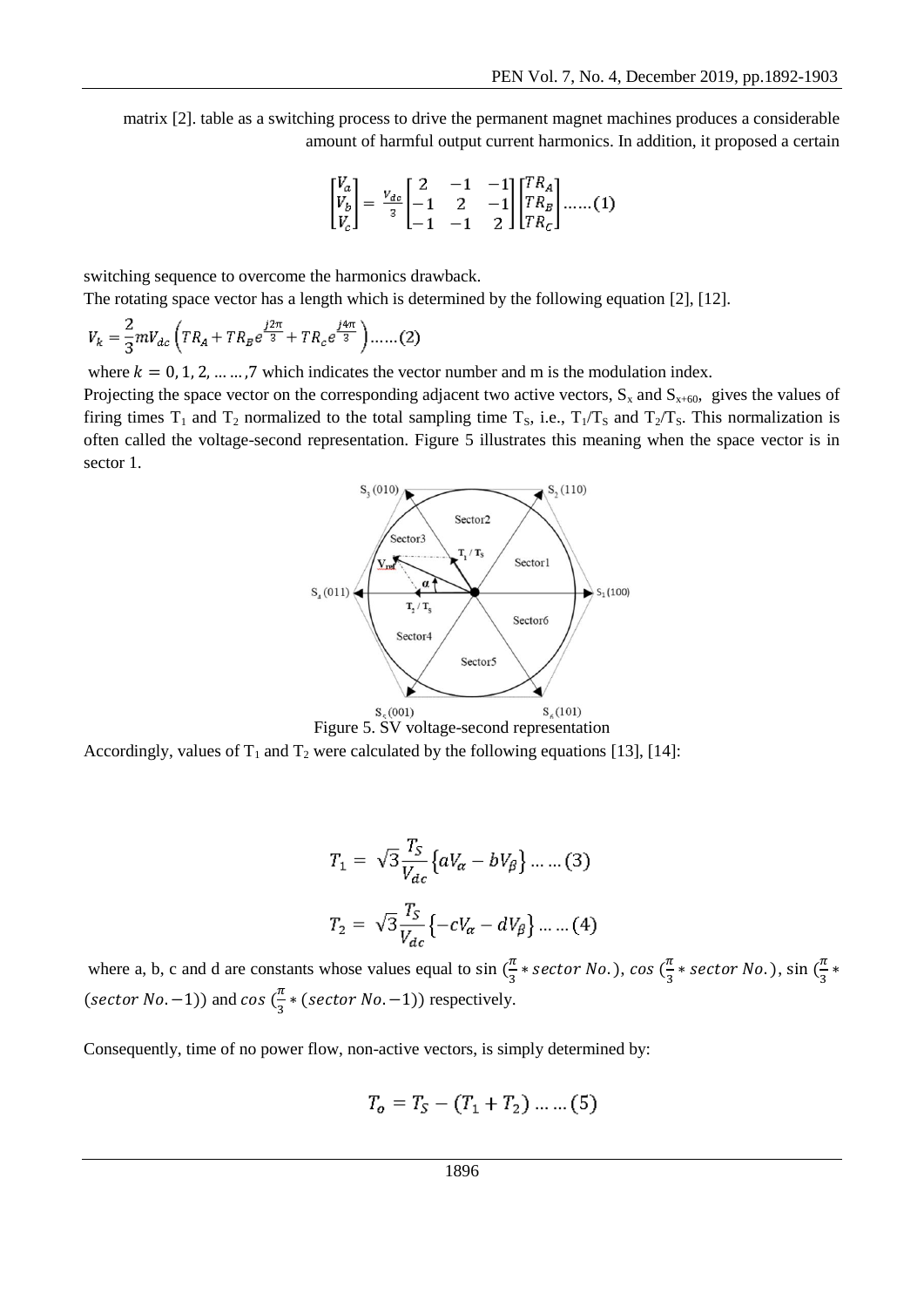The pulse width modulation, PWM, is formatted through the continuous variation of  $T_1$  and  $T_2$  with the rotating SV position. The PWM is of sinusoidal form because the SV position is sinusoidally changed with its rotating.

Figure 6 illustrates the basic overview block diagram of this work. Through a storing cycle, the memory was firstly loaded by the SV switching patterns together with the switching timing. Then, the stored data was continuously fetched to form the inverter firing triggers.



Figure 6. Basic concept for the work implementation

A microcontroller type "ATMEGA2560" was utilized to cover part of the paper theory. It has 4kbyte EEPROM, 6 analog inputs and multi pins digital output. The software of the employed microcontroller supports the work methodology. A three-phase sinusoidal voltage, of phase voltages  $V_a$ ,  $V_b$  and  $V_c$  is assumed to be obtained at the inverter output. These voltages have equivalent values at the stationary reference frame denoted by  $V_\alpha$  and  $V_\beta$ . In this work, the space vector rotated through one thousand different positions to produce a reference vector,  $V_{ref}$ , at each position. So the angle between any two adjacent reference vectors,  $\alpha$ , is 0.36 degree, 360/1000. At each position:

$$
V_{\alpha} = V_{ref} \cos(\alpha) \quad and \quad V_{\beta} = V_{ref} \sin(\alpha) \dots (6)
$$

Then, equations (3), (4) and (5) were used to determine the corresponding firing times  $T_1$ ,  $T_2$  and  $T_0$ . Sector positioning of the rotating SV within the various sectors was determined by:

$$
Sector\ no. = \arctan(\frac{v_{\beta}}{v_{\alpha}}) \dots \dots (7)
$$

A microcontroller software iteration of index varies between 0 to 999 and creates 1000 repetitive loops. The microcontroller employs the index value as an address of the memory cells. During the loop running and according to equation (7), the microcontroller software continuously observes the rotating vector position and generates the adequate switching sequence. If the space vector position, for instant, is in sector 1, then the microcontroller software will create the switching sequence corresponding to pattern of sector 1, as shown in Figure 4. Consequently, the pattern is interpreted by a sequence of digital words 000, 100, 110, 111, 110, 100 and 000. These words are combined with the corresponding switching timing, calculated by equations (3), (4) and (5), and stored in a specified address.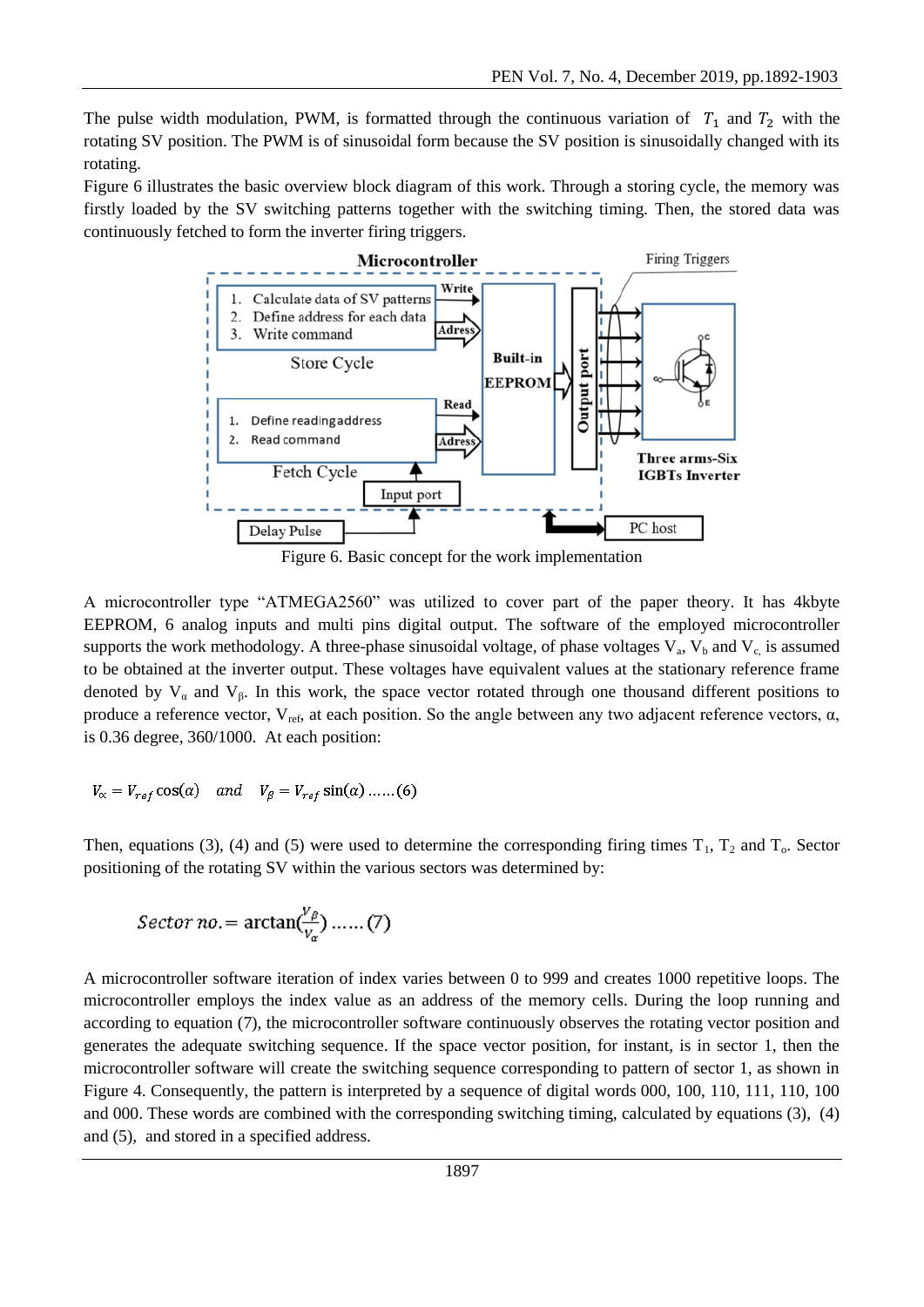|              | Table 1. Constant values in Equations 1 and 2 via sector no<br>Sector No. |           |           |        |        |           |
|--------------|---------------------------------------------------------------------------|-----------|-----------|--------|--------|-----------|
|              | 1                                                                         | 2         | 3         | 4      | 5      | 6         |
| a            | 0.86<br>6                                                                 | 0.86<br>6 | 0         | 0.866  | 0.866  | 0         |
| b            | 0.5                                                                       | $-0.5$    | $-1$      | $-0.5$ | 0.5    | 1         |
| $\mathbf{C}$ | 0                                                                         | 0.86<br>6 | 0.86<br>6 | 0      | 0.866  | 0.86<br>6 |
| d            |                                                                           | 0.5       | $-0.5$    | -1     | $-0.5$ | 0.5       |

To facilitate performing arithmetic operations on the microcontroller, lookup tables for values of the constants a, b, c and d were created through the microcontroller software. These lookup tables are given by table 1.

In this proposed work, two approaches were adopted to change the inverter output current frequency,  $f_0$ . First one was the conventional method which is achieved by changing the frequency of sampling signal. This approach was achieved, in this work, using the storing cycle. Second approach is the proposed method, which was done, for constant value of sampling frequency, in the fetch cycle through controlling the total time of fetch cycle.

By second approach, the inverter output frequency is determined by the time required for one complete fetch cycle,  $T_{\text{fech}}$ . The fetch time is calculated by summation of two timing parameters. First parameter represents the time required by the microcontroller to execute various instructions within the fetch cycle. This parameter,  $T_{\text{exe}}$ , is directly related to frequency of crystal oscillator of the microcontroller and number of instructions within the fetch cycle.

Second parameter is an external time,  $T_{ext}$ , which can be fed via an input port of the microcontroller. Actually, an external adjustable dc voltage is supplied to the microcontroller via its input port, which works as an analogue to digit converter, to translate the supplied voltage into a number whose range is 0 to 1023 [15]. The microcontroller employed this number to insert a delay time in the fetch cycle which is directly proportional to value of that number. Thereby, the total fetch time was determines as follow:

$$
T_{fetch} = T_{exe} + T_{ext} \dots (8)
$$

Correspondingly, the inverter output frequency is given by:

$$
f_o = \frac{1}{r_{f \text{stch}}} \dots (9)
$$

Figures 7 and 8 present flow charts to summarise the storing and fetching processes respectively.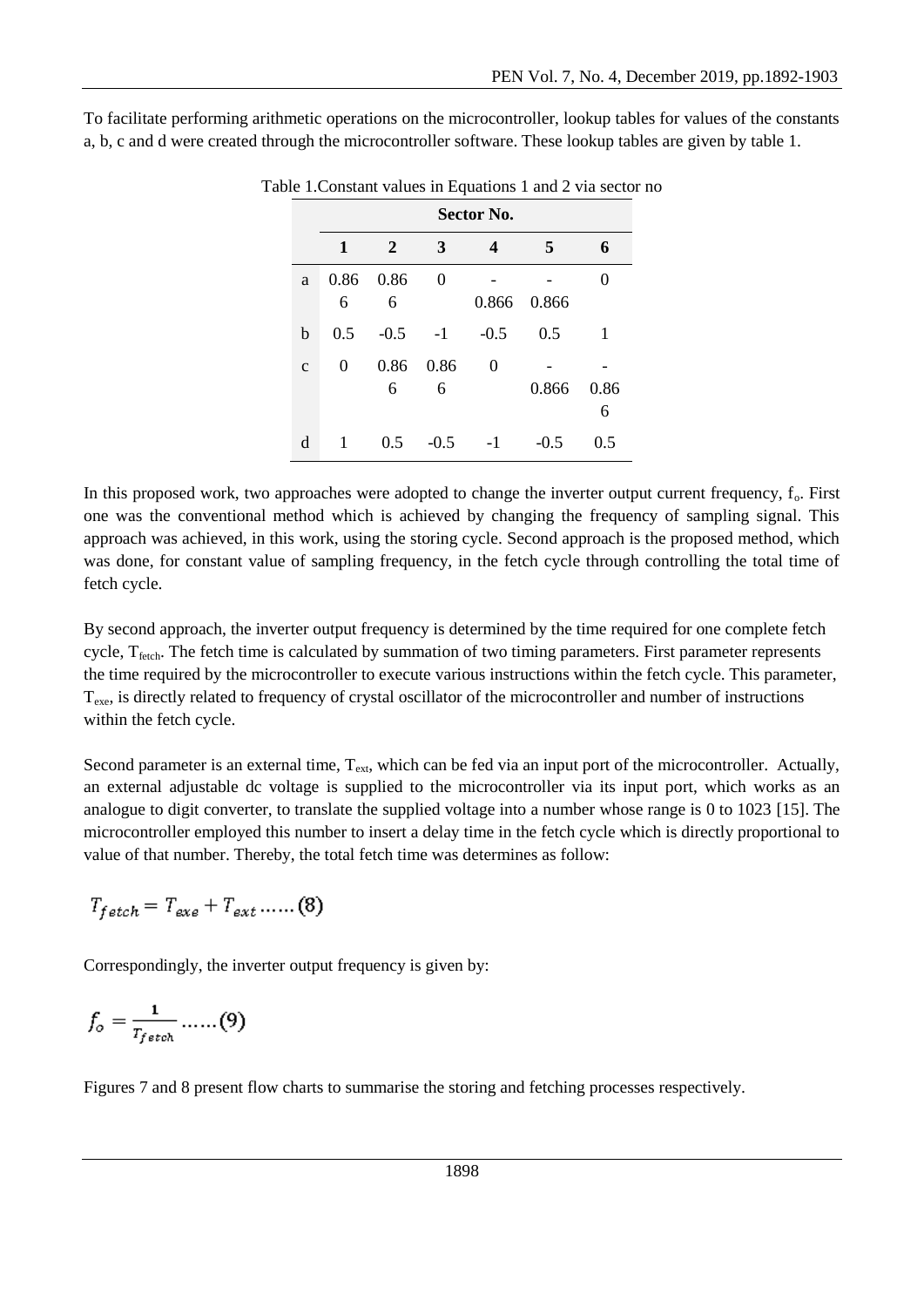

Figure 7. Flow chart for storing process



Figures 8. Flow chart for fetching process

1899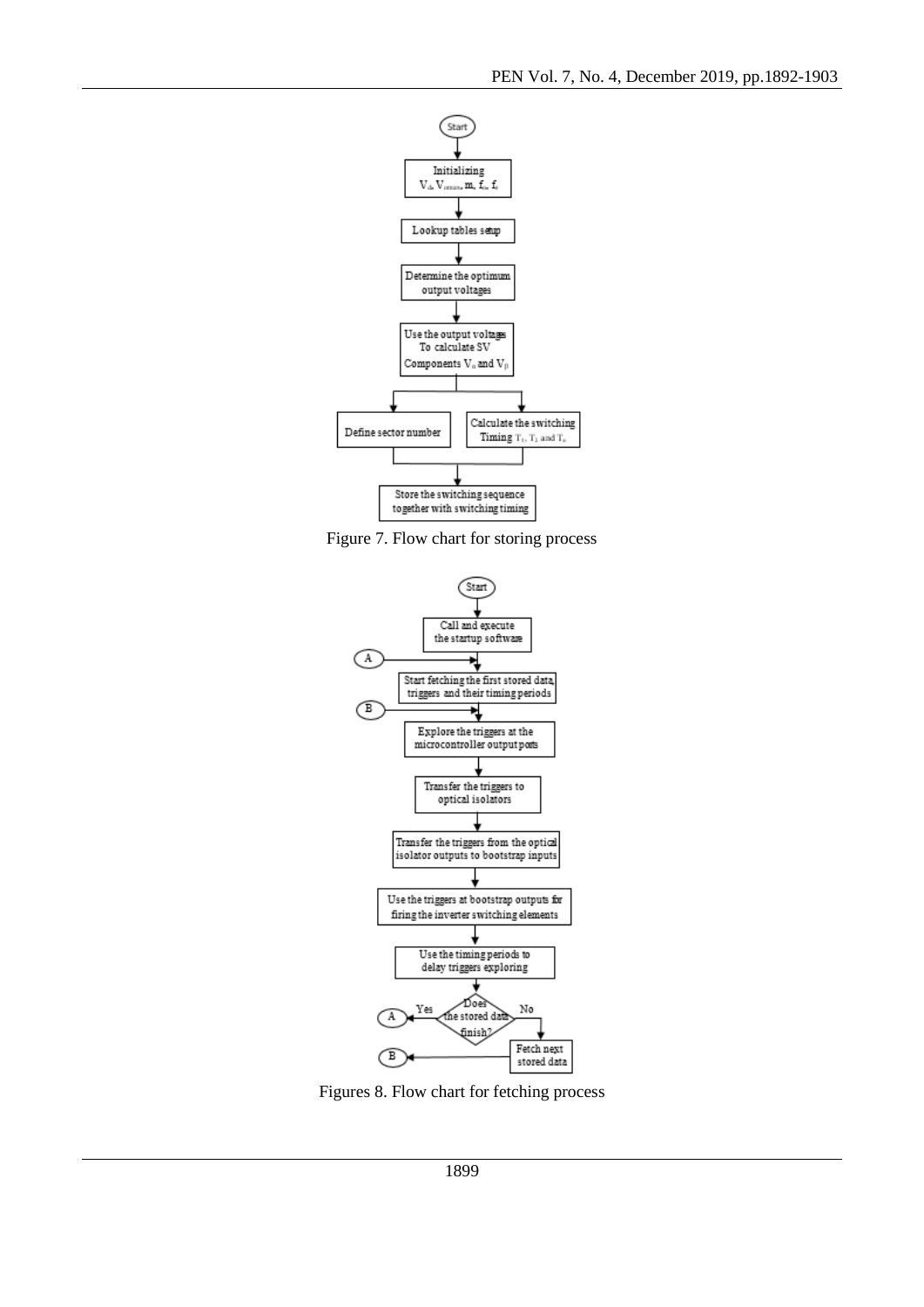# **3. Results**

A work bench was built at Wolfson Centre for Magnetics, Cardiff School of Engineering, UK to test the validity of the proposed method. The switching sequences, which were generated by the undertaken microcontroller depending on the proposed approach, were copied in the "MATLAB" workspace to check the harmonics that combined the inverter output. Meanwhile, those were also exported to the Microsoft excel for analyzing and plotting. A real time monitoring for the load test performance of the proposed method was also done. The load tests were achieved utilizing 48V and 230V permanent magnet synchronous motors as loads. Accordingly, the following results were obtained for symmetric mode switching patterns.

Figure 9 shows one cycle for the inverter output phase voltage  $V_{an}$  and the line voltage  $V_{ab}$  when the dc link voltage was 200V and the sampling frequency was 10kHz.



Figure 9. Inverter output phase and line voltages generated by the proposed approach

The triggering pulses  $TR_A$ ,  $TR_B$  and  $TR_C$  generated by the microcontroller through adopting the proposed approach are shown in figure 10. In addition, the corresponding line voltage,  $V_{ab}$ , on the inverter outputs is also given. This is for  $V_{dc}$ =150V and sampling frequency f<sub>S</sub>=3 kHz.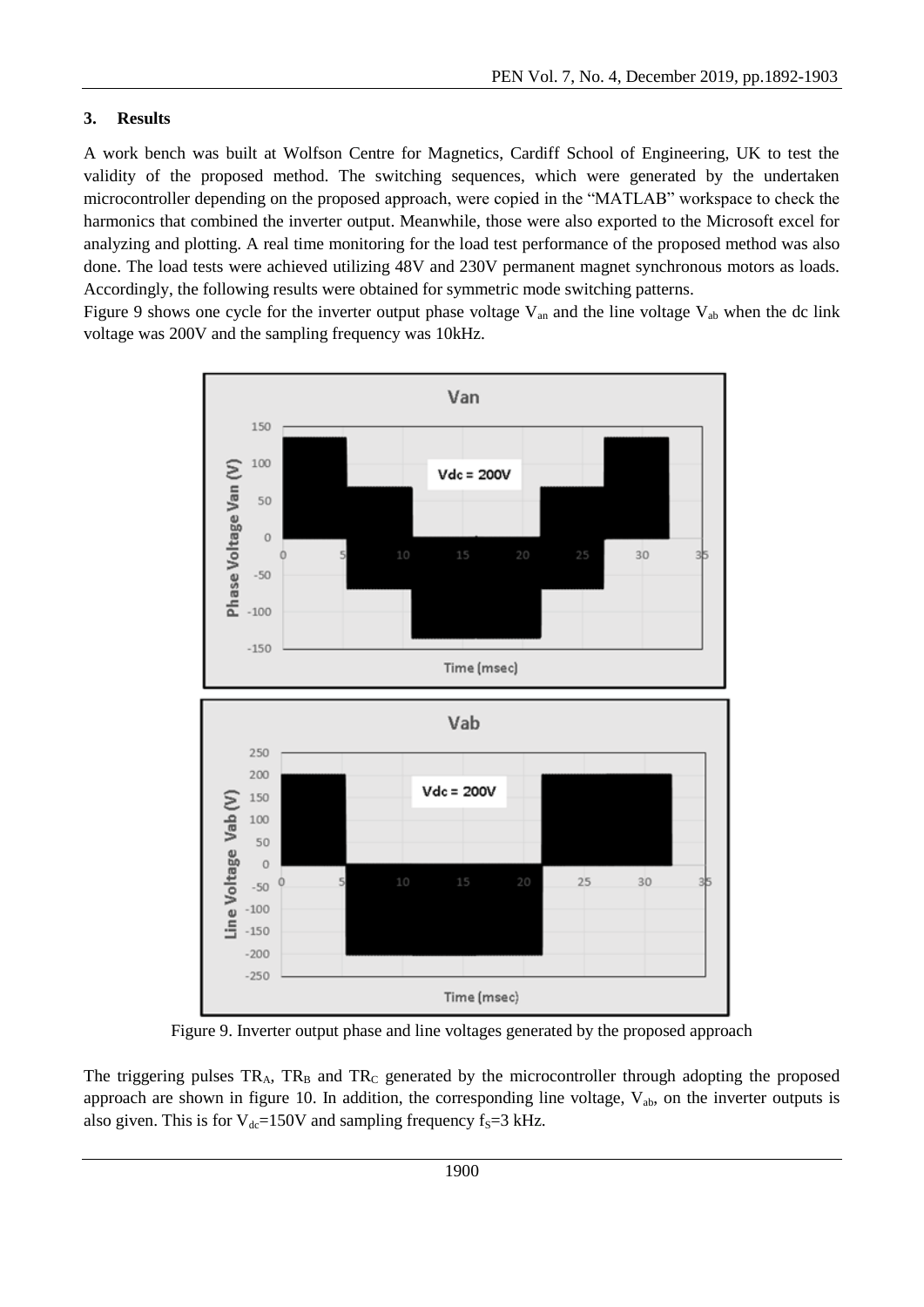

Figure 10. Generated triggering pulses and the corresponding inverter line voltage

Activity of the proposed approach under load condition was also tested. Figure 11 shows the output currents when the inverter was connected to a load, 48V permanent magnet synchronous motor. The currents were taken through three current transformers having turn ratios of 40/5. The test was achieved for dc link voltage  $V_{dc}$ =48V and sampling frequency f<sub>S</sub>=3 kHz.



Figure 11. Inverter output currents under load condition

Figure 12 presents a harmonic analysis for the switching sequence generated by the proposed approach. It is clear, by this figure, that the distribution of harmonic frequencies permits to suppress easily the harmonics of high frequencies, harmful harmonics, by a low pass filter.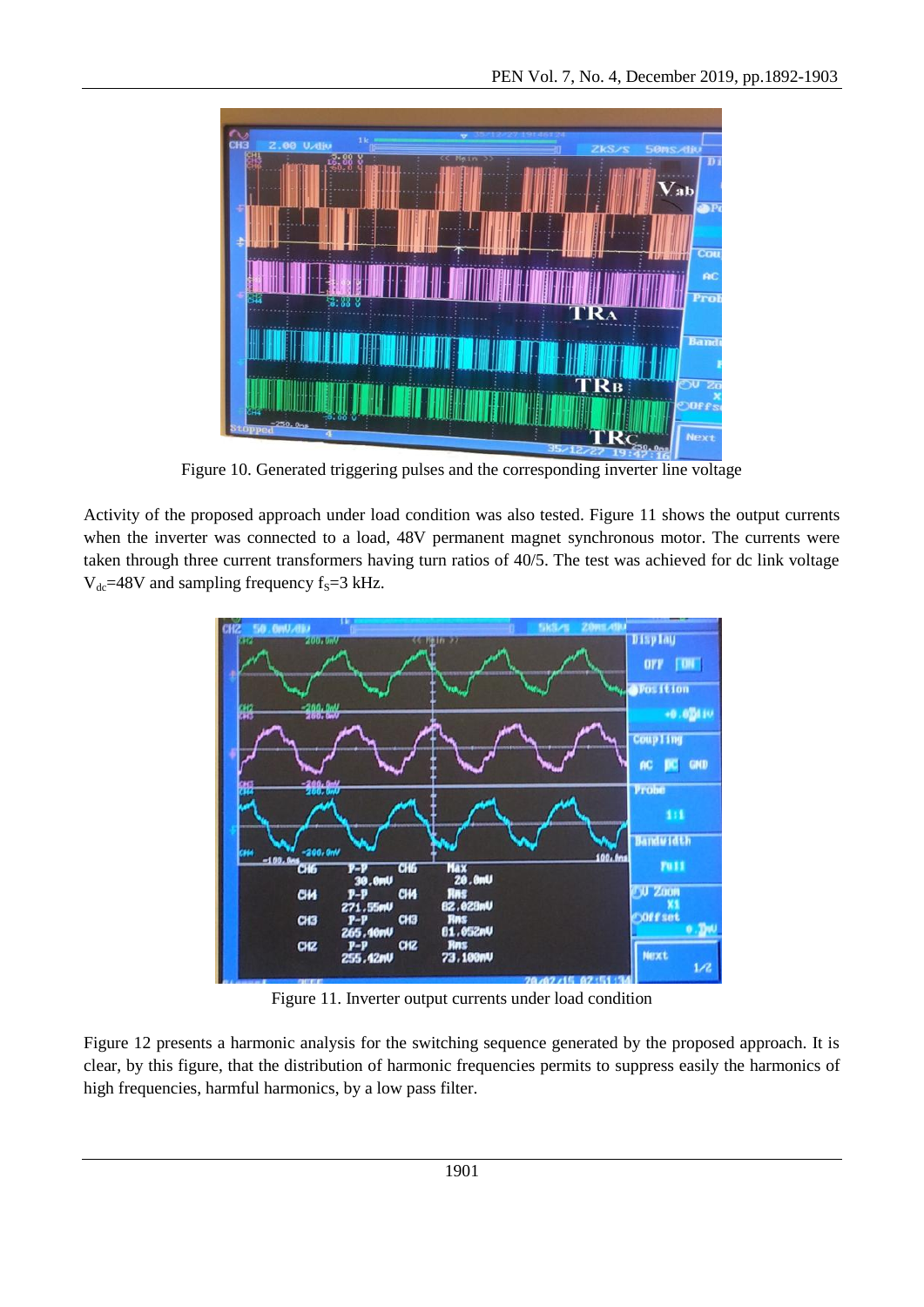

Figure 12. Harmonic analysis for the switching sequence

## **4. Conclusion**

The results has confirmed the validity of the proposed approach in successfully performing the SV theory. It can be concluded that this work is a simple and cost effective for implementing the space vector pulse width modulation SV-PWM. Although a considerable amount of output current harmonics accompany the fundamental frequencies, they can be separated by a high frequency band. This band permits to low pass filtering those harmonics simply. It is also found that the presented approach is flexible to be applied for any switching sequence mode and not only for the symmetric mode which was proved by this work.

#### **Acknowledgment**

The guidelines for citing electronic information as offered here are in modified illustration of the adaptation by the International Standards Organization (ISO) documentation system, journal data base of Southwest Jiaotong University, Wolfson Centre for Magnetics in Cardiff School of Engineering , journal data base of TELKONOMIA, and the American Psychological Association style (APA), which is set out in the section Information for IEEE Transactions, Journals and Letters to Editor.

#### **References**

- [1] A. Iqbal and et al, "MATLAB/SIMULINK model of space vector PWM for three-phase voltage source inverter," *41st Int. Univ. Power Eng. Conf. UPEC 2006, Conf. Procedings*, vol. 3, no. October, pp. 1096–1100, 2006.
- [2] Z. Kherroubi and et al, "Real time implementation of space vector pulse width modulation using Arduino DUE board," in *IECON Proceedings (Industrial Electronics Conference)*, 2016, pp. 3576– 3581.
- [3] N. A. Salim and M. A. Kaprowi, "Generation of space vector PWM by using arduino uno," *Pertanika J. Sci. Technol.*, vol. 25, no. S, pp. 171–180, 2017.
- [4] M. Hbib and et al, "New methodology for asynchronous motor the adaptive-sliding-mode-control capable of high performance regulation," *Telkomnika (Telecommunication Comput. Electron. Control.*,